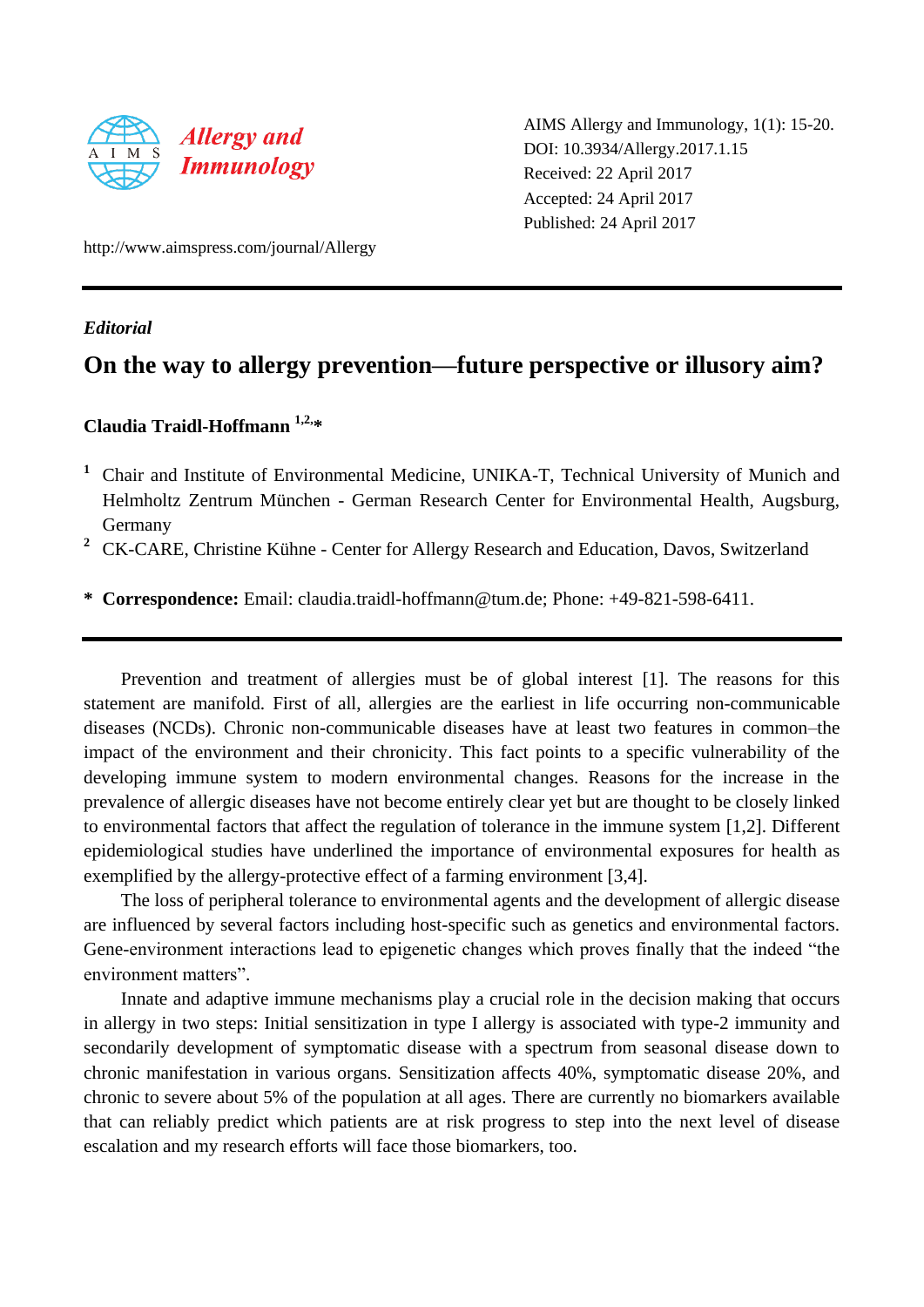We know today that exposure to allergens is necessary but not sufficient alone for the development of allergy [5]. Pollen allergenicity it no more only a function of the allergen itself. The analysis of allergenic and non-allergenic substances of pollen has brought profound insights about the impact of pollen as allergen carrier on the human immune system [6,7]. Pollen contain nonallergenic mediators such as proteases and oxidases which may trigger or enhance the immunological reaction. Among these non-allergenic factors are PALMs (pollen-associated lipid mediators) and adenosine, which have an immune-modulating and immune stimulating effects [8].

Studies on the environmental exposure to multiple agents have not so far clarified the interplay between multiple factors of internal and external environment at the molecular level. Many different factors-the role of individual microbiome and environmental microbes, the potential impact of the wide-spread use of drugs and chemicals, body weight, physical inactivity, and food ingredients-with regard to allergy development are mostly unknown [2,9]. The impact of climate change on allergy incidence is likely but unclear in detail. But this urgently needs further investigation [10]. Importantly, tools for predicting the impact of future changes in environmental exposure have to be developed.

This is why, nowadays research on allergies encompasses translational immunology and the study of our environment. In order to understand the impact of the environment on the human immune system it has to be defined holistically as the sum of exposure to biological, chemical, microbial, physical, and psychosocial factors. The biological aspect begins with phenological observation and continues with the measurement of pollen in different altitudes [11] and should be expanded to allergen concentration in different fractions of the air [12].

One major goal must be to identify environmental factors responsible for allergy initiation and perpetuation. This in turn represents a prerequisite for the development of prevention strategies to stop allergy-development. Environmental factors impact on allergy development at least in two different ways. On the one hand, they influence the susceptibility of individuals towards the development of allergies i.e. barrier disruption. Furthermore, the role of environment has gained significant importance since the effects on the individual are today "measurable" on an epigenetic basis. On the other hand, they act on the allergen carrier itself enhancing its allergenic potency. We and others have proven that anthropogenic factors such as traffic-related air pollutants and climate change-especially ozone-affect the plant phenology [13], pollen's allergenicity [14], and microbial load of pollen [15].

A new player in the environment is the so called "microenvironment"–the microbiome. Microbial diversity seems to be like central theme in the context of both–the environmental microbiome [16] and the individuals' one [17]. Of special interest for allergy research is the microbiome on skin and mucosa of the upper airways [18]. It is also called "The Molecular Revolution in Cutaneous Biology" [19]. We know that microbial factors influence the physical barrier function of the skin and the surface structure of the respiratory tract. The latter two are the first contact zone for allergens and environmental pollutants. A well-functioning skin barrier protects from allergens whereas a defect barrier allows for the intrusion of allergens and thus elicits an immunological response other than tolerance. The patho-bacteria *Staphylococcus aureus* has been identified years ago as a major cause for the strong inflammation in atopic eczema patients [20]. But the mechanism underlying the increase in abundance of this microbe are supposed to be related to the loss of abundance of commensal microbes. The epithelial-microbiome interaction must therefore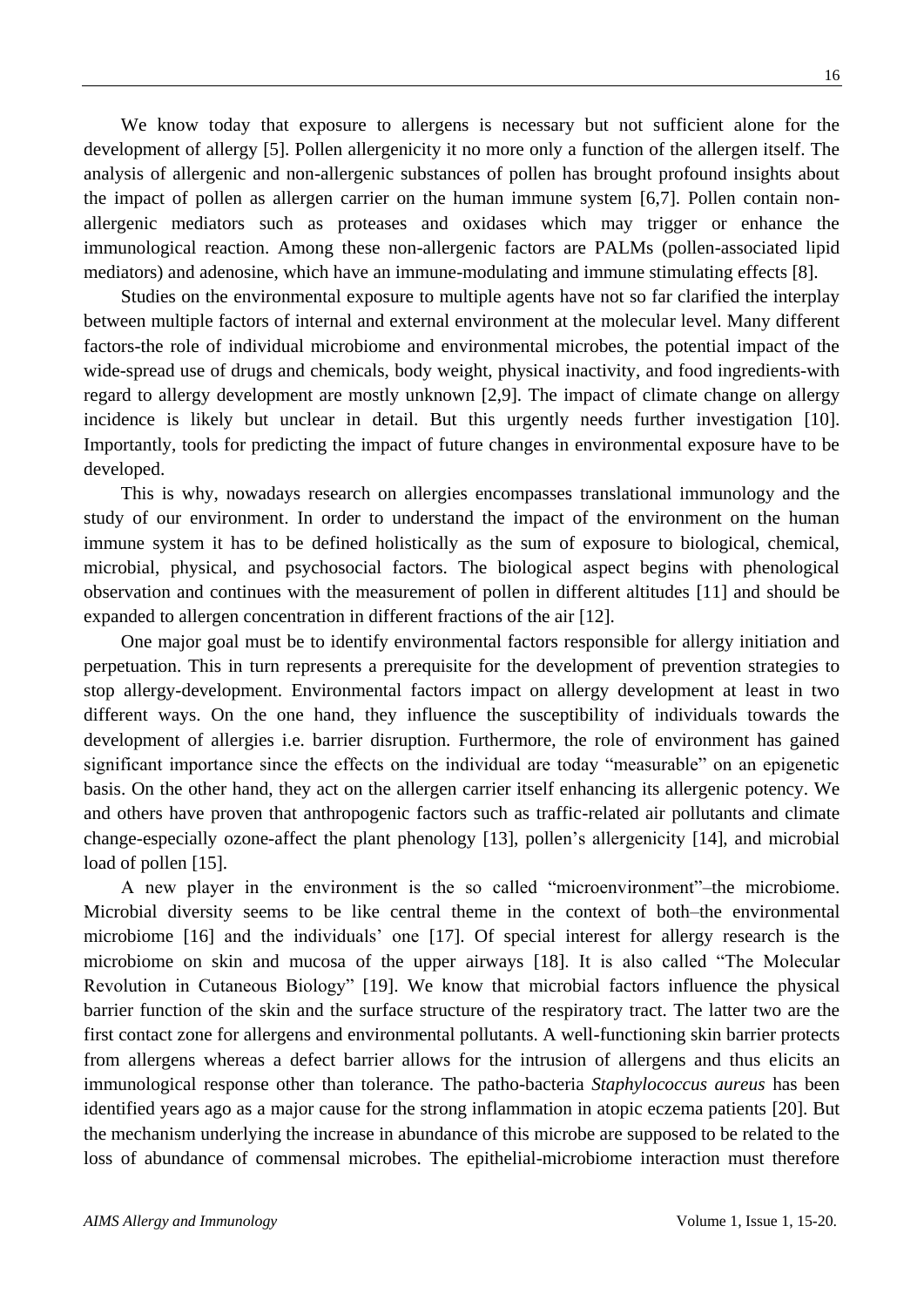stand in the center of our research efforts. We have to develop methods to nurture the "good" microbes in order to rebalance the microbiological skin population.

But also the environmental microbiome should be further investigated since recent data clearly shows that the environmental microbiome impacts on the human microbiome [21]. In this respect, it is of special interest in allergen research to study the microbiome on pollen which contains bacterial and fungal species for which the respective function has not been explored in full terms yet. Most interestingly, the microbial diversity on pollen is species specific and can be influenced by environmental factors [15].

Further reasons for bringing allergies and NCDs into the centre of medical translational research are the negative consequences on the quality of life of patients and their families. Environmental trigger factors delimit outdoor and indoor activities similarly. Another factor which enhances the course of allergic and non-communicable disease is stress [22]. However, the neurogenic component in atopy and allergy has been insufficiently investigated to date even though it is potentially of great pathogenic relevance. Stress was recently shown to activate elements of this component and is vividly discussed as a cause of exacerbation [23]. Scientific proof of stress-induced neuronal plasticity and neuro-immune interaction in atopy or allergy remains lacking. This is for sure one ideal field of future research because psychosocial factors such as stress can influence the hormone expression in patients with significant changes to the immunological warning system.

The impact of allergies and NCDs can also be attested in economic terms. Yearly damage numbers of three-digit trillion euros due to lowered performance ability at school, training, study, and work-place (let alone the treatment costs for the relevant follow-up diseases) stand in marked contrast to about 150 euros per year and patient for the treatment of an allergy. The awareness in politics and among physicians about the promising treatment possibilities must therefore be steadily increased.

A special focus of current medical research in Allergy is on the refinement of the specific immune therapy (SIT). Allergen-specific immunotherapy (ASIT) affects the immune response towards allergens at different levels and is currently the only causal treatment of allergic diseases and thus considered a cornerstone in the management of allergic diseases. The understanding of the immunological mechanisms occurring during ASIT encompasses the building of specific blocking antibodies, tolerance-inducing cells and mediators. Despite this knowledge, several factors limit the broad application of ASIT. Today, allergy vaccines are based on natural allergen extracts which are often of poor quality which is perhaps the cause for the comparable low efficacy in the clinical practise. This is why much more research is need to better understand the mechanisms and to make ASIT more effective than it is today.

Therapy is important, however the final aim of all our efforts is to come up with a fullexplanatory prevention plan. This will only be possible by means of interdisciplinary work of allergologists, biologists, immunologists, medical staff, and many more. The chances are realistic to find new ways of preventing an epidemiological disease spreading. This can be effected with the help of education programs on the one hand and the control of environmental factors (or at least their full understanding) on the other. The result must be an increase of awareness in politics and society for allergic diseases in general and improved medical training on how to treat that kind of diseases effectively in particular.

The Global Allergy Forum [1,2,24] stands exemplary for an interdisciplinary approach in order to face challenges and opportunities toward a precision medicine with special attention to atopic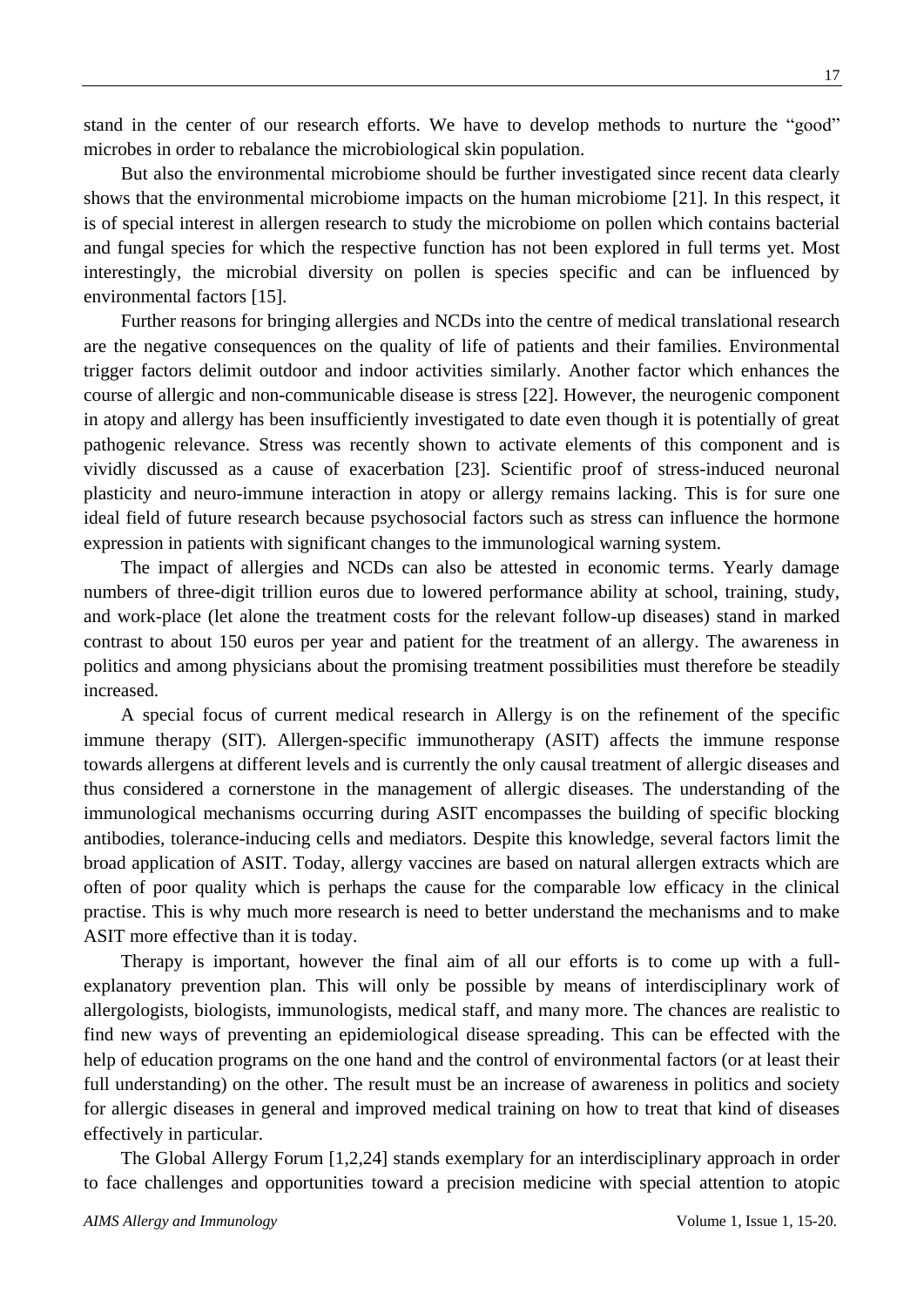dermatitis, eczema, and above all allergies. The declaration addresses key questions with regard to epidemiological studies and standardized approaches of future research. Under consideration of prenatal factors and validated methodologies as well as proper definitions of regional and global factors, therapeutic and preventive measurements may ensure better conditions for patients and healthy people equally. With regard to research on skin barrier, the declaration puts a focus on epigenetic variations of gene functioning. To get a full understanding of the acquired and epigenetic regulation, to research the impact by individual microbiota, and finally to improve systemic and targeted therapies on the barrier function are among the main issues in the declaration. Not to forget the education programs for patients and training possibilities for medical staff. All this includes the formulation of guidelines, an improved collaboration between different disciplines, and the implementation of interprofessional learning.

My current position as ordinaria and director at the Chair and Institute of Environmental Medicine, UNIKA-T, can be seen as a further example of such interdisciplinary research efforts. Together with the Chairs of Health Care Operations/Health Information Management and Epidemiology, an important step has been taken toward a unique research approach in fighting allergies and related skin diseases. This also encompasses informing patients about environmental trigger factors especially about pollen air measurements. Therefore, a collaboration of several institutions with a wide range in research fields enables a pollen information service which delivers data in 2-hour-intervals on pollen flight. By the help of this kind of data, allergic patients become empowered to better regulate their medication and to plan their activities according to actual pollen flight information.

For conclusion, I will pave the way to elaborate on what is the common ground in all the above mentioned topics, questions, opportunities, and challenges. Clearly, this is the environment and its manifold interactions with the immune system. One major issue therefore is to me the exploration of environment-host interaction.

AIMS Allergy and Immunology is a journal which provides the perfect platform for researchers and physicians likewise to bring the most recent findings in therapeutic, preventive, and educational matters to the fore. Thus AIMS contributes to an increase in awareness for allergic diseases on a world-wide basis. Let us address this together and find new avenues of understanding and interacting with the environment for a better health in the near future.

## **Conflict of Interest**

The author declares no conflicts of interest in this paper.

## **References**

- 1. Bieber T, Akdis C, Lauener R, et al. (2016) Global allergy forum and 3rd davos declaration 2015: atopic dermatitis/eczema: challenges and opportunities toward precision medicine. *Allergy* 71: 588–592.
- 2. Ring J (2012) Davos declaration: allergy as a global problem. *Allergy* 67: 141–143.
- 3. Schaub B, Lauener R, Von ME (2006) The many faces of the hygiene hypothesis*. J Allergy Clin Immun* 117: 969–977.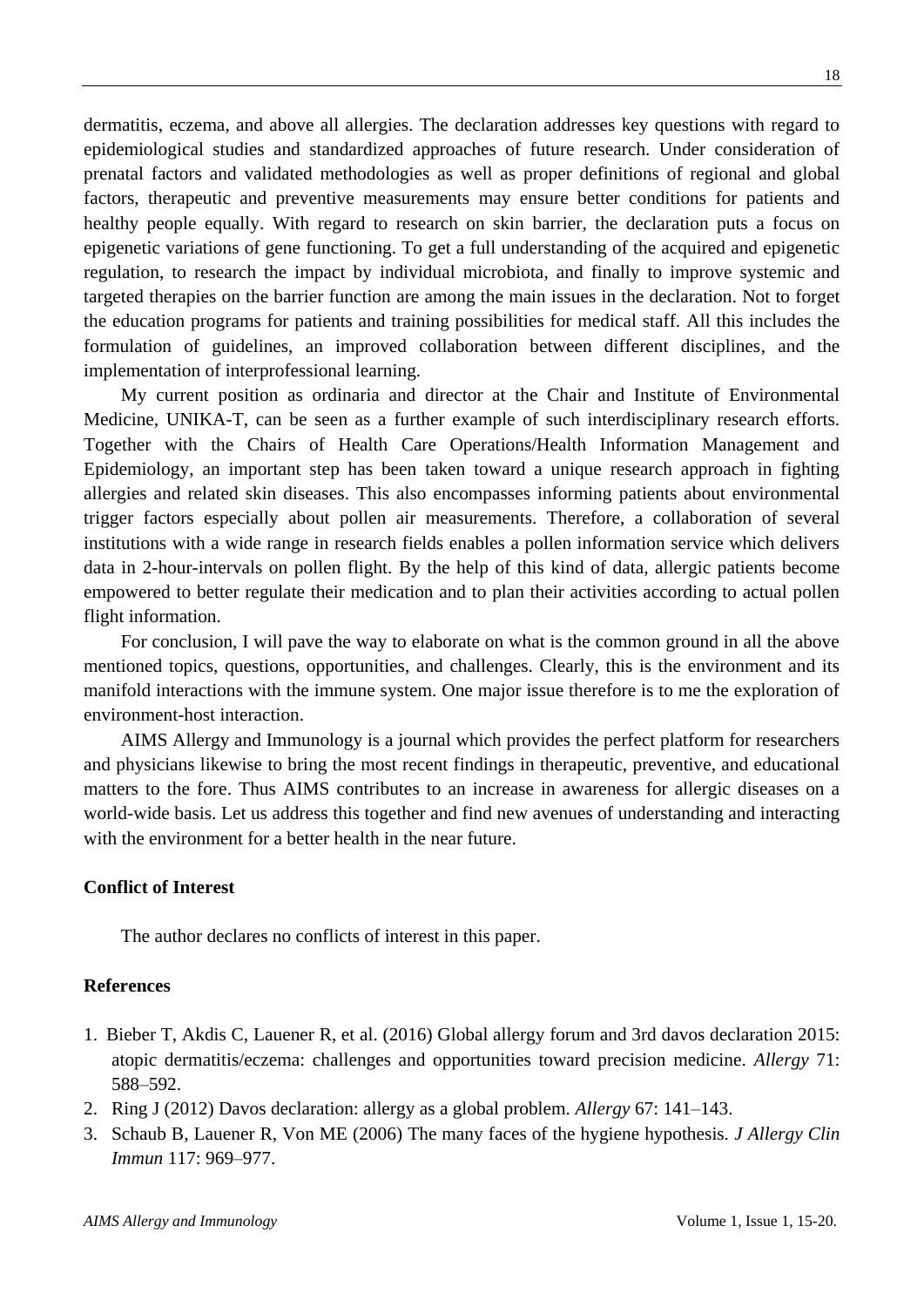- 4. Roduit C, Wohlgensinger J, Frei R, et al. (2011) Prenatal animal contact and gene expression of innate immunity receptors at birth are associated with atopic dermatitis. *J Allergy Clin Immun* 127: 179–185.
- 5. Gilles S, Mariani V, Bryce M, et al. (2009) Pollen allergens do not come alone: pollen associated lipid mediators (PALMS) shift the human immune systems towards a T(H)2-dominated response. *Allergy Asthma Cl Im* 5: 3–8.
- 6. Wimmer M, Alessandrini F, Gilles S, et al. (2015) Pollen-derived adenosine is a necessary cofactor for ragweed allergy*. Allergy* 70: 944–954.
- 7. Traidl-Hoffmann C, Jakob T, Behrendt H (2009) Determinants of allergenicity*. J Allergy Clin Immun* 123: 558–566.
- 8. Gilles S, Fekete A, Zhang X, et al. (2011) Pollen metabolome analysis reveals adenosine as a major regulator of dendritic cell-primed T(H) cell responses*. J Allergy Clin Immun* 127: 1–9.
- 9. Papadopoulos NG, Agache I, Bavbek S, et al. (2012) Research needs in allergy: an EAACI position paper, in collaboration with EFA. *Clin Transl Allergy* 2: 21–45.
- 10. Cecchi L, D'Amato G, Ayres JG, et al. (2010) Projections of the effects of climate change on allergic asthma: the contribution of aerobiology*. Allergy* 65: 1073–1081.
- 11. Damialis A, Kaimakamis E, Konoglou M, et al. (2017) Estimating the abundance of airborne pollen and fungal spores at variable elevations using an aircraft: how high can they fly? *Sci Rep* 7: 44535–44545.
- 12. Buters JT, Kasche A, Weichenmeier I, et al. (2008) Year-to-year variation in release of Bet v 1 allergen from birch pollen: evidence for geographical differences between West and South Germany. *Int Arch Allergy Imm* 145: 122–130.
- 13. Jochner S, Markevych I, Beck I, et al. (2015) The effects of short-and long-term air pollutants on plant phenology and leaf characteristics. *Environ Pollut* 206: 382–389.
- 14. Beck I, Jochner S, Gilles S, et al. (2013) High environmental ozone levels lead to enhanced allergenicity of birch pollen. *Plos One* 8: e80147–e80153.
- 15. Obersteiner A, Gilles S, Frank U, et al. (2016) Pollen-associated microbiome correlates with pollution parameters and the allergenicity of pollen. *Plos One* 11: e0149545–e0149560.
- 16. von Mutius E (2016) The microbial environment and its influence on asthma prevention in early life*. J Allergy Clin Immun* 137: 680–689.
- 17. Xing H, Goedert JJ, Pu A, et al. (2016) Allergy associations with the adult fecal microbiota: analysis of the American gut project. *Ebiomedicine* 3: 172–179.
- 18. Kong HH, Andersson B, Clavel T, et al. (2017) Performing skin microbiome research: a method to the madness. *J Invest Dermatol* 137: 561–568.
- 19. Kong HH, Segre JA (2017) The molecular revolution in cutaneous biology: investigating the skin microbiome. *J Invest Dermatol* 137: e119–e122.
- 20. Eyerich K, Pennino D, Scarponi C, et al. (2009) IL-17 in atopic eczema: linking allergen-specific adaptive and microbial-triggered innate immune response. *J Allergy Clin Immun* 123: 59–66.
- 21. Lehtimäki J, Karkman A, Laatikainen T, et al. (2017) Patterns in the skin microbiota differ in children and teenagers between rural and urban environments. *Sci Rep* 7: 45651–45661.
- 22. Peters EM (2016) Stressed skin?-a molecular psychosomatic update on stress-causes and effects in dermatologic diseases. *J Dtsch Dermatol Ges* 14: 233–252.